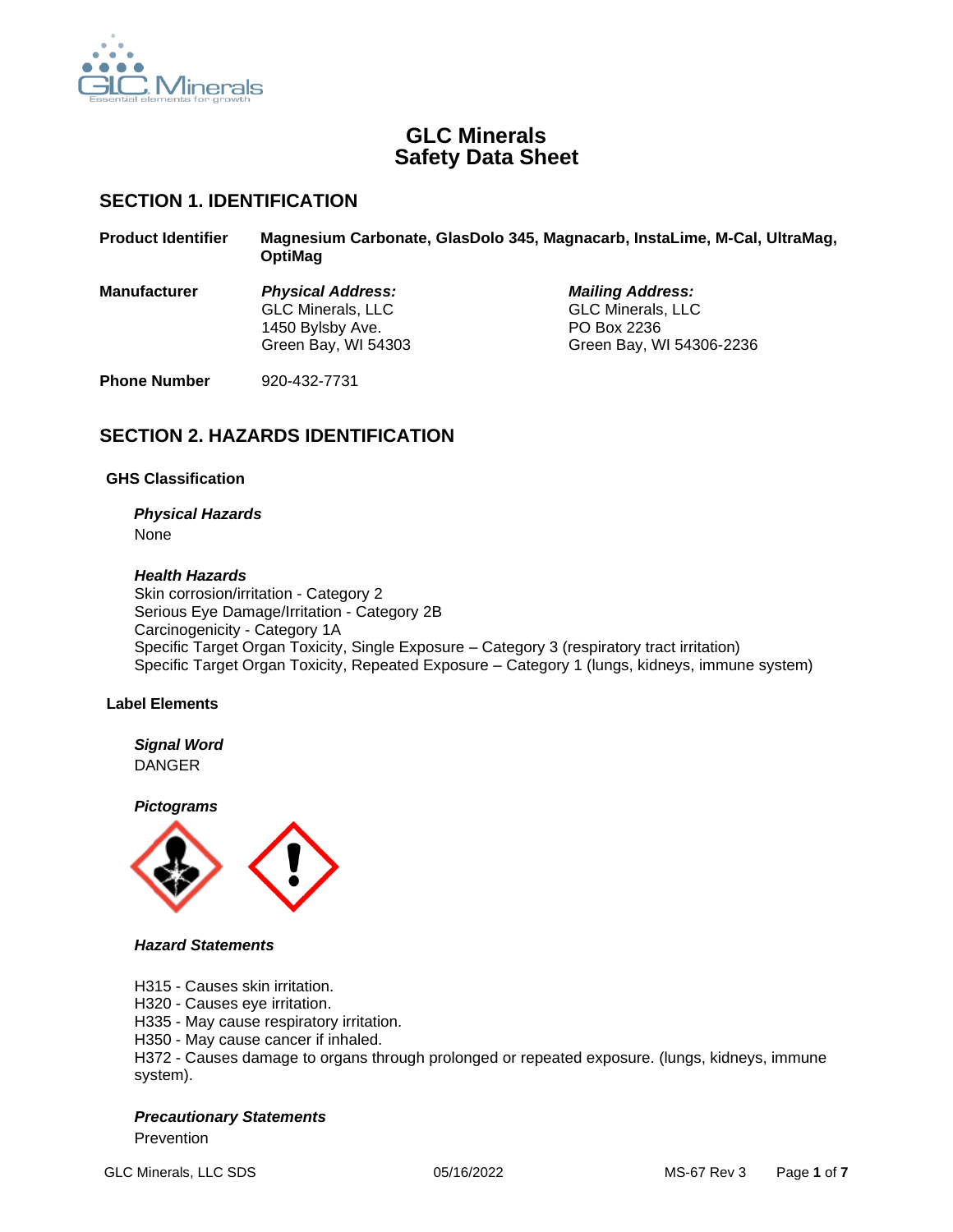

- P201- Obtain special instructions before use.
- P202- Do not handle until all safety precautions have been read and understood.
- P271- Use only outdoors or in well-ventilated area.
- P260- Do not breathe dust.
- P270- Do not eat, drink or smoke when using this product.
- P264- Wash hands thoroughly after handling
- P280- Wear eye/face protection and protective gloves.

Response

P308 + P313 - If exposed or concerned: Get medical attention.

P314- Get medical attention if you feel unwell.

P302 + P352 + P362 + P363 - IF ON SKIN: Wash with plenty of soap and water. Take off contaminated clothing and wash before reuse.

P304 + P340 + P312 - IF INHALED: Remove victim to fresh air and keep at rest in a position comfortable for breathing. Call a POISON CENTER or physician if you feel unwell.

P332 + P313 - If skin irritation occurs: Get medical attention.

P305 + P351 + P338 + P310 - IF IN EYES: Rinse cautiously with water for several minutes. Remove contact lenses, if present and easy to do. Continue rinsing. Immediately call a POISON CENTER or physician.

Storage and Disposal

P401 - Store to minimize dust generation.

P403 - Store in a well-ventilated place.

P405 - Store locked up.

P501 - Dispose of contents and container in accordance with all local, regional, national and international regulations.

## **SECTION 3. COMPOSITION/INFORMATION ON INGREDIENTS**

| <b>Chemical Name</b> | CAS No.    | %   |
|----------------------|------------|-----|
|                      |            |     |
| Calcium carbonate    | 1317-65-3  | 55  |
| Magnesium carbonate  | 546-93-0   | 44  |
| Silica, crystalline  | 14808-60-7 | 1.4 |

## **SECTION 4. FIRST-AID MEASURES**

#### **First-aid Measures**

#### *Inhalation*

Remove victim to fresh air and keep at rest in a position comfortable for breathing. Get medical advice/attention if symptoms persist. If not breathing, if breathing is irregular or if respiratory arrest occurs, provide artificial respiration or oxygen by trained personnel. If unconscious, place in recovery position and get medical attention immediately. Maintain an open airway. Loosen tight clothing such as a collar, tie, belt or waistband.

## *Skin Contact*

Flush contaminated skin with plenty of water. Get medical advice/attention if irritation persists. Remove dusty clothing and launder before reuse.

## *Eye Contact*

Flush victim's eyes thoroughly with large quantities of water, including under eye lids. Get medical attention if irritation persists.

## *Ingestion*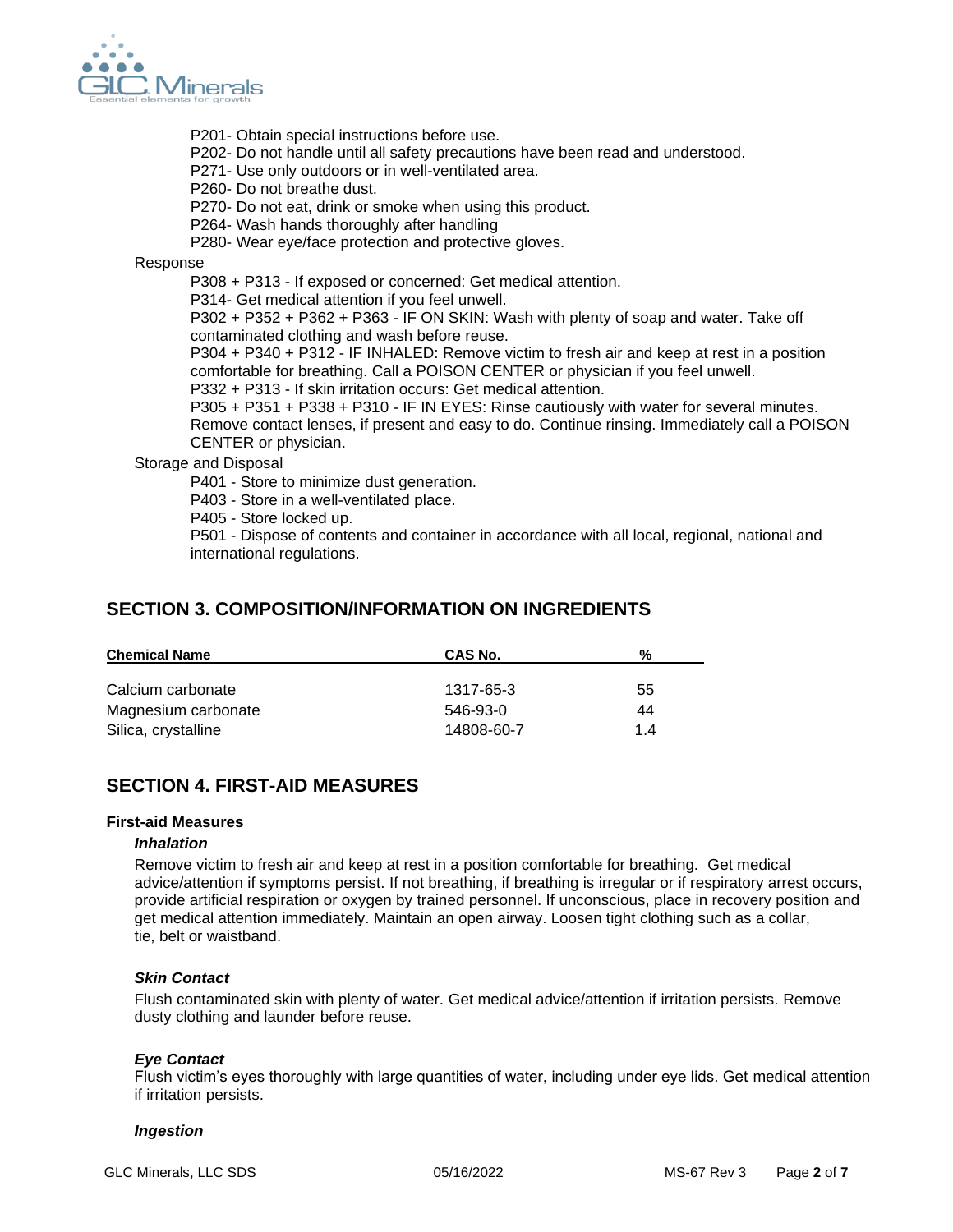

Rinse mouth with water. Get medical advice/attention if you feel unwell or are concerned. Do not induce vomiting unless directed to do so by medical personnel. If vomiting occurs, the head should be kept low so that vomit does not enter the lungs.

## **Most Important Acute Symptoms**

Eye, skin and respiratory tract irritation.

## **SECTION 5. FIRE-FIGHTING MEASURES**

## **Suitable Extinguishing Media**

Not combustible. Use extinguishing agent suitable for the surrounding fire.

## **Specific Hazards Arising from the Chemical**

Does not burn. Calcium carbonate decomposes at high temperature (1742 ºF/950 ºC) to give gaseous carbon dioxide, calcium oxide (quicklime) and magnesium oxide.

#### **Special Protective Equipment and Precautions for Fire-fighters**

Fire-fighters should wear appropriate protective equipment and self-contained breathing apparatus (SCBA) with a full face-piece operated in positive pressure mode.

## **SECTION 6. ACCIDENTAL RELEASE MEASURES**

#### **Personal Precautions, Protective Equipment, and Emergency Procedures**

Avoid skin and eye contact. Avoid inhaling dust. Avoid generating airborne dust. Wear appropriate protective clothing as described in Section 8.

#### **Methods and Materials for Containment and Cleaning Up**

Utilize cleanup methods that minimize generating dust. Avoid dry sweeping. Keep material out of lakes, streams, ponds, and sewer drains. Dispose of via a licensed waste disposal contractor.

## **SECTION 6. ACCIDENTAL RELEASE MEASURES**

## **Personal Precautions, Protective Equipment, and Emergency Procedures**

Avoid skin and eye contact. Avoid generating dust.

## **Methods and Materials for Containment and Cleaning Up**

Utilize methods that avoid generating dust.

## **SECTION 8. EXPOSURE CONTROLS/PERSONAL PROTECTION**

## **Control Parameters**

| Ingredient        | CAS#      | <b>OSHA PEL</b>                                   | <b>ACGIH TLV®</b> |
|-------------------|-----------|---------------------------------------------------|-------------------|
| Calcium carbonate | 1317-65-3 | 15 mg/m $3$ (TWA)<br>5 mg/m <sup>3</sup> (TWA)(R) | NE.               |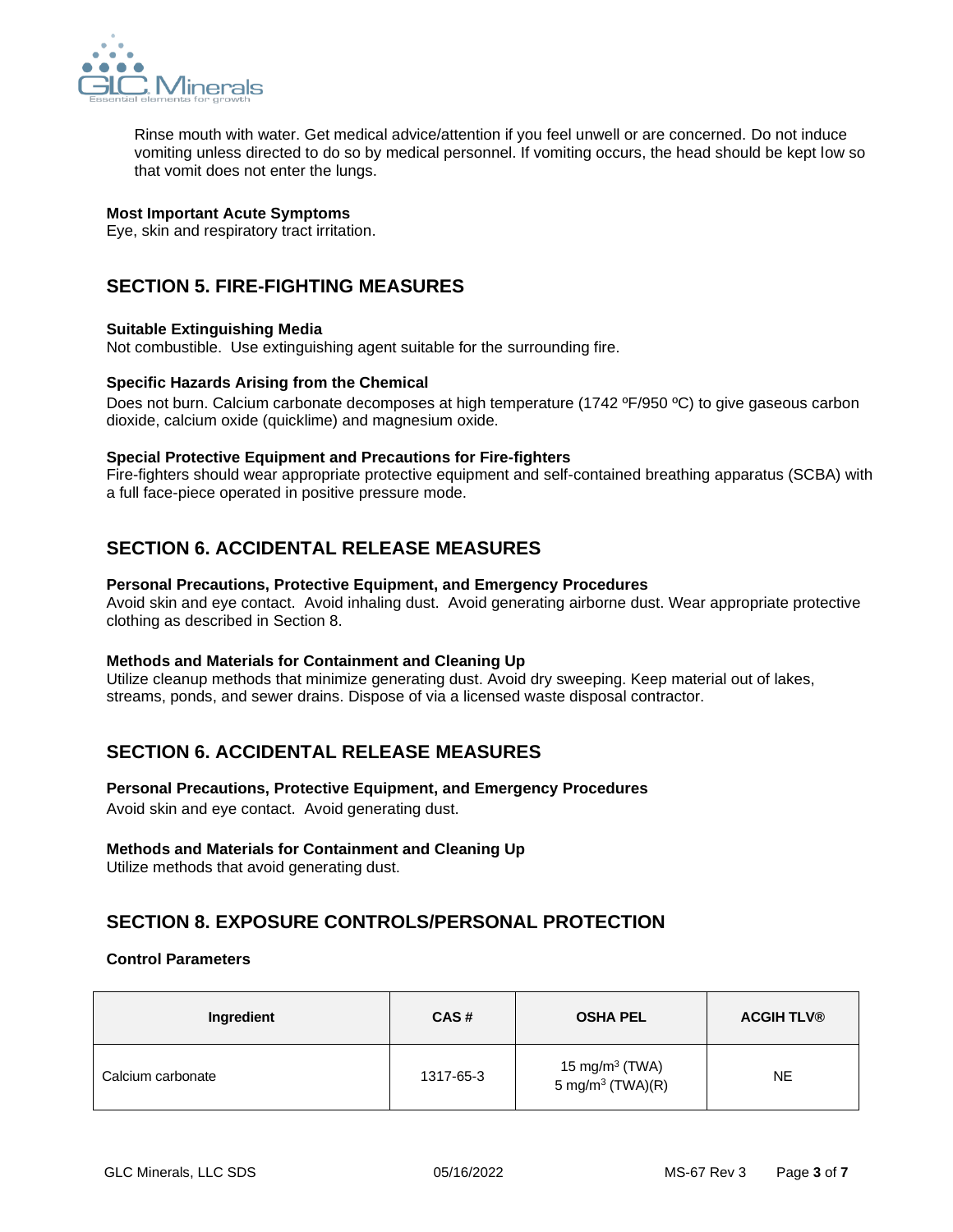

| Magnesium carbonate | 546-93-0   | <b>NE</b>                           | NE.                                 |
|---------------------|------------|-------------------------------------|-------------------------------------|
| Silica, crystalline | 14808-60-7 | 50 $\mu$ g/m <sup>3</sup> (TWA) (R) | 25 $\mu$ g/m <sup>3</sup> (TWA) (R) |

\* Some U.S. states with state run OSHA programs may have PELs that are different the Federal PELs listed in the table above.

### **Exposure Limit Abbreviations**

**\*=** There is no specific exposure limit for this compound. The OSHA PEL listed is for Particles Not Otherwise Regulated (PNORs). The ACGIH TLV listed is for Particles Not Otherwise Specified.

**NE**= None Established

**ACGIH TLV**= American Conference of Governmental Industrial Hygienists Threshold Limit Value ® , 2021 Edition

**OSHA PEL**= Occupational Health and Safety Administration Permissible Exposure Limit

**TWA=** Time Weighted Average **STEL= Short Term Exposure Limit C**= Ceiling Limit

**mg/m<sup>3</sup>**= milligram of substance per cubic meter of air

**µg/m<sup>3</sup>**= micrograms of substance per cubic meter of air

**R=** Respirable fraction of particulate sampled

**I**= Inhalable fraction of particulate sampled

#### **Engineering Controls**

Use only with adequate general or local exhaust ventilation to maintain exposures to the substances above below their occupational exposure limits.

#### **Individual Protection Measures (Personal Protective Equipment):**

#### *Eye Protection*

Safety eyewear complying with an approved standard should be used when a risk assessment indicates this is necessary to avoid exposure to dust. Wear safety glasses with side-shields if there is a risk of particles getting in eyes. In windy conditions, or if work activity generates elevated airborne dust levels, dust proof or chemical goggles may be necessary.

#### *Skin protection*

Appropriate skin protection measures should be selected based on the task being performed and the risks involved.

#### *Respiratory Protection*

Use a properly fitted, NIOSH approved particulate filter respirator if a risk assessment indicates such use is necessary or if exposures exceed the occupational exposure limits. Respirator selection must be based on known or anticipated exposure levels, the hazards of the product and the safe working limits of the selected respirator.

## **SECTION 9. PHYSICAL AND CHEMICAL PROPERTIES**

**Appearance Grayish-white powder Grayish-white powder Odor** Not applicable **Not applicable Odor Threshold** Not applicable **pH** 9 **Boiling Point/Range Not applicable** Not applicable **Flash Point** Not applicable **Evaporation Rate Not applicable** Not applicable

**Melting Point/Freezing Point** 1742 °F (950° C) (Calcium carbonate) (melting)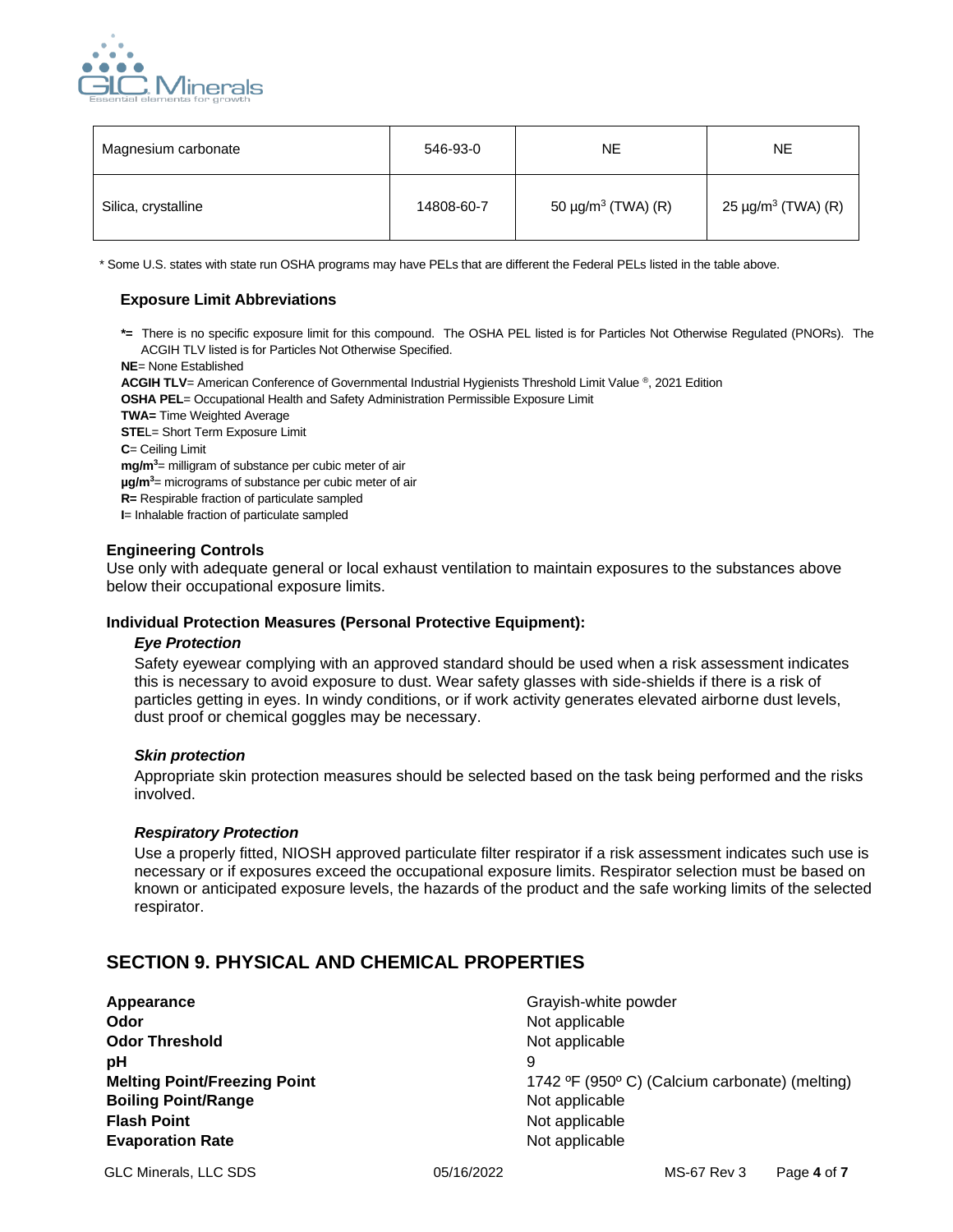

- **Flammability (solid, gas)** Not applicable **Upper/Lower Flammability or Explosive Limit** Not applicable (upper); Not applicable (lower) **Vapor Pressure** Not applicable **Vapor Density (air = 1)** Not applicable **Relative Density (water = 1)** 2.7 (Calcium carbonate) **Solubility** Soluble in water **Partition Coefficient, (n-Octanol/Water (Log Kow))** Not applicable **Auto-ignition Temperature** Not applicable **Decomposition Temperature** 1742 °F (950 °C)(calcium carbonate) **Viscosity Not applicable** Not applicable
	-

## **SECTION 10. STABILITY AND REACTIVITY**

## **Reactivity**

Not reactive under normal conditions of use.

## **Chemical Stability**

Normally stable.

## **Possibility of Hazardous Reactions**

Calcium carbonate is incompatible with acids, alum, ammonium salts, fluorine, magnesium, reactive fluoridated, brominated or phosphorous compounds; aluminum (may form hydrogen gas), ammonium salts, mercury, hydrogen, magnesium, reactive powdered metals; organic acid anhydrides; nitro-organic compounds; interhalogenated compounds. Calcium carbonate reacts with acids and acidic salts to generate gaseous carbon dioxide with effervescence (bubbling) and heat. The reaction is rapid and exothermic with concentrated solutions of acids. The effervescence can create extensive foaming.

## **Hazardous Decomposition Products**

None expected under conditions of normal use. Calcium carbonate reacts with acids and acidic salts to generate gaseous carbon dioxide with effervescence (bubbling) and heat. The reaction is rapid and exothermic with concentrated solutions of acids. The effervescence can create extensive foaming. Calcium carbonate decomposes at high temperature (1742 ºF/950 ºC) to give gaseous carbon dioxide, calcium oxide (quicklime), and magnesium oxide.

## **SECTION 11. TOXICOLOGICAL INFORMATION**

## **Skin Corrosion/Irritation**

This product is classified as a Category 2, Skin corrosion/irritation substance, under the criteria of the OSHA 2012 Hazard Communication Standard. Contact can cause dryness and irritations.

## **Serious Eye Damage or Irritation**

This product is classified as a Category 2B,-Serious Eye Damage/Irritation substance, under the criteria of the OSHA 2012 Hazard Communication Standard. Contact may cause can cause irritation of the eyelids, redness, and tearing.

## **Respiratory or Skin Sensitization**

None of the ingredients meet the criteria of the OSHA 2012 Hazard Communication Standard to be classified as respiratory or dermal sensitizers.

## **Germ Cell Mutagenicity**

None of the ingredients meet the criteria of the OSHA 2012 Hazard Communication Standard to be classified as a mutagenic.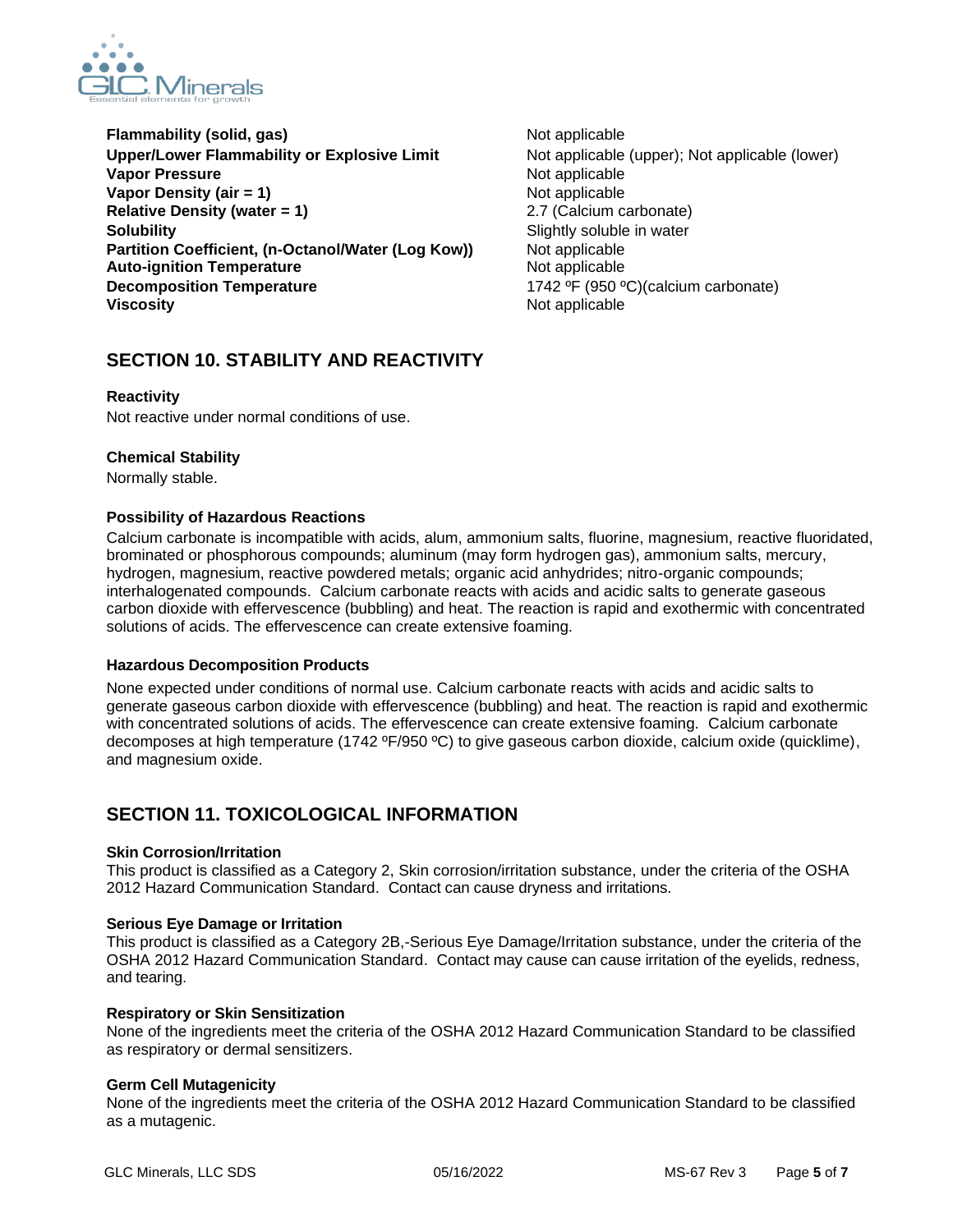

### **Carcinogenicity**

**Silica, crystalline silica:** IARC-Group 1 (Carcinogenic to humans); NTP-K (known to be a human carcinogen); OSHA-listed.

#### **Reproductive Toxicity**

None of the ingredients meet the criteria of the OSHA 2012 Hazard Communication Standard to be classified as reproductive toxins.

### **STOT (Specific Target Organ Toxicity) - Single Exposure (SE)**

This product is classified as STOT-SE, Category 3 (transient target organ effects) substance under the criteria of the OSHA 2012 Hazard Communication Standard. Symptoms of acute exposure include respiratory tract irritation.

## **STOT (Specific Target Organ Toxicity) - Repeated Exposure (RE)**

This product is classified as STOT-RE, Category 1 under the criteria of the OSHA 2012 Hazard Communication Standard due to the presence of crystalline silica. Prolonged inhalation of respirable crystalline silica may cause silicosis, a potentially serious lung disease. Studies have shown fibrotic lung disease in humans exposed to limestone dust, however, the health effects are thought to be associated with the presence of silica in the minerals processed or mined. Crystalline silica may also cause lung cancer, kidney damage and autoimmune disorders.

#### **Aspiration Hazard**

No data is available, however, based on the physical form and chemistry of the product, it is not expected to present an aspiration hazard. .

## **SECTION 12. ECOLOGICAL INFORMATION**

No data available for the mixture. The following information for the individual components is provided:

#### **Acute Aquatic Toxicity**

**Chemical Name LC50 Fish**  Magnesium carbonate 2120-2820 mg/L (Pimephales promelas (fathead minnow); 96-hour,fresh water; static)

#### **Bioaccumulation**

Product is not expected to bioaccumulate.

**Mobility** Not available

## **SECTION 13. DISPOSAL CONSIDERATIONS**

Dispose of according to federal, state and local regulations.

## **SECTION 14. TRANSPORT INFORMATION**

**U.S. Department of Transportation (DOT)**  Product is not regulated

**International Maritime Dangerous Goods (IMDG)** Product is not regulated

#### **Transport in bulk according to Annex II of MARPOL 73/78 and the IBC Code**